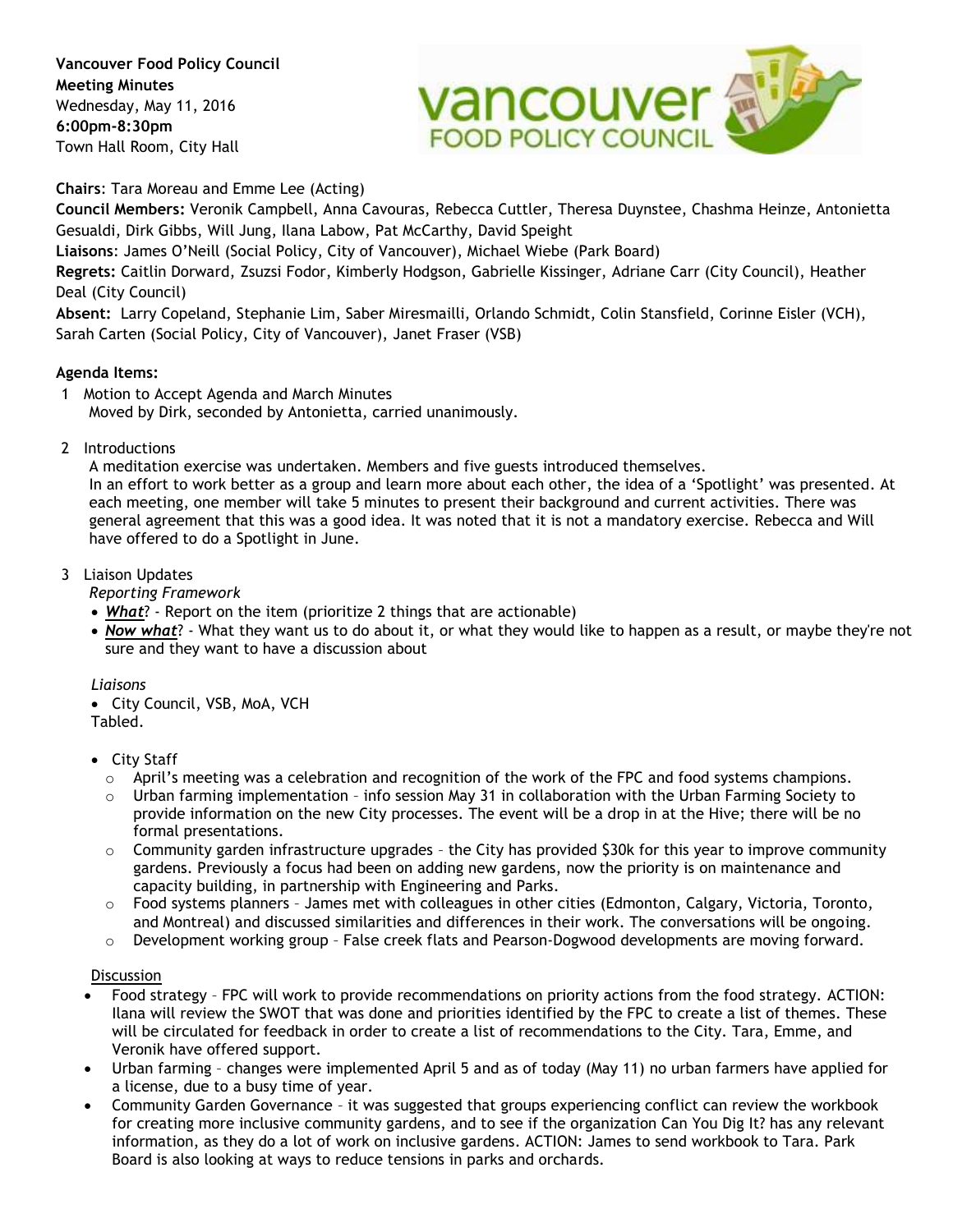### VPB

Park Board will look to balance needs of existing food establishments and look closely at locations of food trucks. The relevant staff position to sit at the FPC table has not been filled. The Park Board is looking at ways to work closer with City. The RFP for beverages is on hold.

### • Metro Vancouver

Regional food system plan was endorsed and will be sent to municipalities for endorsement. A list of collaborative new actions will be prioritized.

### 4 Spotlight – Dirk Gibbs

Dirk introduced himself and presented some of his background. At a young age, Dirk became interested in seeds, and decided that he wanted to work in the food system. He worked on a farm in Saskatchewan then moved to BC. There he also worked on a farm before going back to school to study Chinese Medicine. Combining his passions of traditional Chinese medicine and farming, he began practicing shiatsu at the farm. He then moved to Vancouver and fell in love with the outdoors. After studying outdoor recreation at Capilano U, Dirk worked at MEC teaching about the outdoors. Following this, he co-founded a company called Sky Harvest before working with Net Zero waste. Now, Dirk operates the composter, provides training, and sells certified class A organic compost. He very much enjoys being part of the VFPC.

# 5 Upcoming meetings

June meeting - School food theme (Antonietta)

A panel of four speakers will provide their perspectives on the school food system in Vancouver. If interested in helping, contact the chairs. ACTION: Antonietta to send call out for help.

July meeting - Waste theme (Dirk)

City staff would like to come and talk about food waste. Dirk will organize the meeting with Emme's support. ACTION: Emme to send message soliciting help. Will volunteered to help.

It was noted that a full meeting includes a regular meeting until 7pm then 1.5 hours dedicated to the theme, although this is flexible. Members are encouraged to contact chairs with ideas.

#### 6 Motions

#### Meatless Monday

Emily Pickett (with Vancouver Humane Society) had applied through the endorsement process. FPC has previously recognized the value of the initiative, supporting it in June 2013 for a one-time endorsement by the City. Now, they are hoping to build longer term support, similar to Los Angles, where a resolution was put forth to encourage citizens to do a meatless Monday and was implemented by the school district and U of California. The initiative aligns with the FPC mandate, food charter, GCAP, as 40% of our ecological footprint is associated with food. It was clarified that this is a moderate suggestion to include one meatless option, not a resolution that would mandate people to eat vegetarian. Endorsement by the FPC will allow the Humane Society to advance the issue with the City.

# MOTION:

WHEREAS the Vancouver Food Charter commits the City of Vancouver to

- Supporting a food system that "contributes to the environmental stability and well-being of our local, regional, and global communities",
- Encouraging the "humane treatment of animals raised for food", and
- Increasing "the health of all members of our city"; and,

WHEREAS contemporary animal agriculture has negative environmental impacts including greenhouse gas emissions and water pollution and often does not confer humane treatment of animals<sup>1</sup>; and,

WHEREAS scientific evidence links excess meat consumption with heart disease, stroke, type 2 diabetes, obesity, certain cancers, and earlier death<sup>2</sup>; and,

WHEREAS "Meatless Monday" is a global movement endorsed in global cities such as New York, Portland, and San Francisco that uses a simple message ("once a week, cut the meat") to raise awareness that reducing intake of meat and animal products, particularly from industrial sources, can help protect human, animal, and environmental health;

BE IT RESOLVED THAT the Vancouver Food Policy Council endorses the concept of Meatless Mondays and encourages Vancouver citizens to choose plant-based meals on Mondays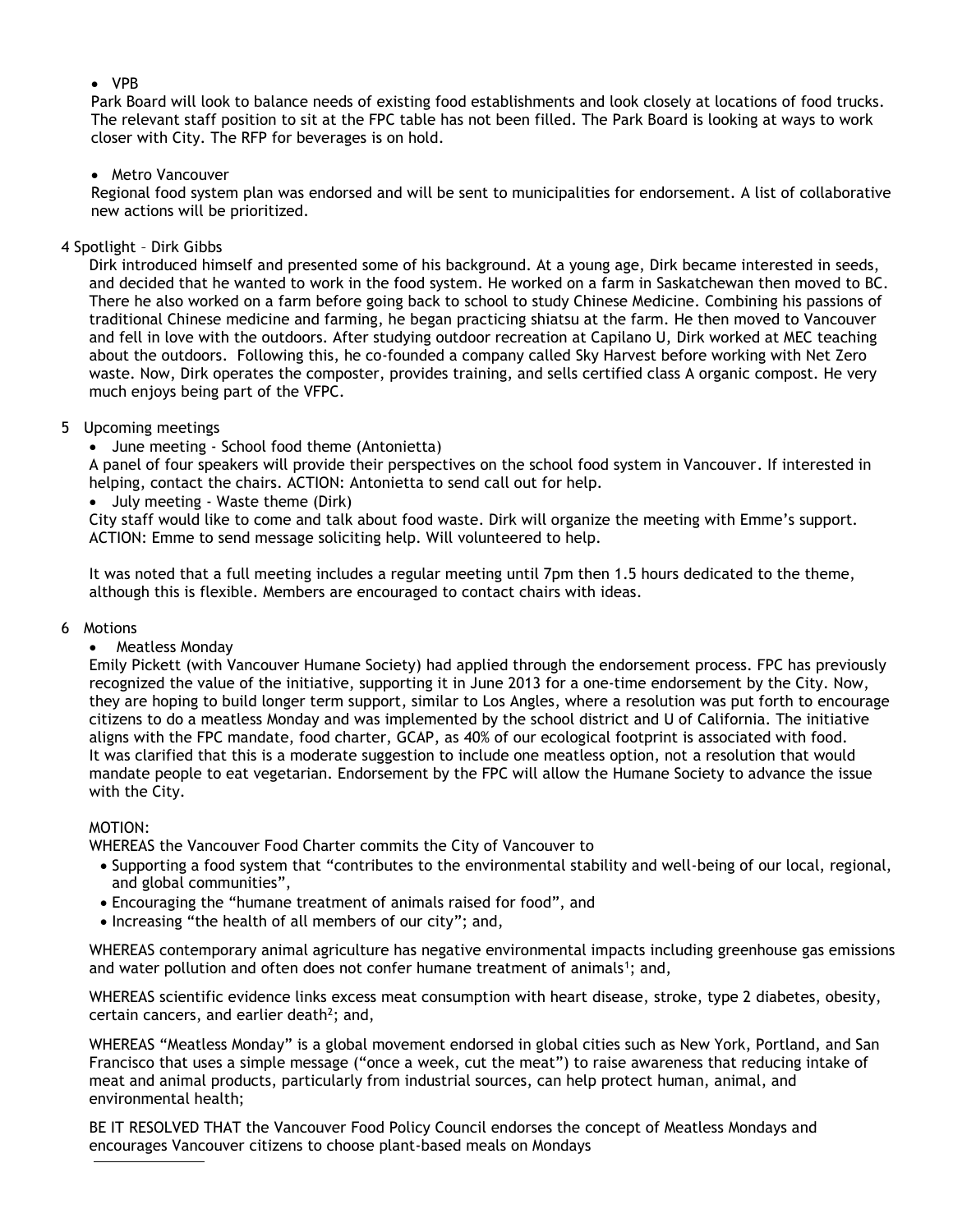Moved by Tara, seconded by Pat, carried unanimously. ACTION: Tara and Caitlin will send to all liaisons and work with those in the City to move forward through city council.

7 Working Group Check-In/Strategic Plans

GOALS:

WG Co-Chairs share WG work plans, progress, and challenges to date

There are currently 12 working groups identified: Development, Food hub, Procurement, Right to food, School food, Urban farming, GE free, Waste, Disaster resilience, Procurement, Renewable energy, Leadership (including orientation, membership, and communications).

Members broke out into working groups to with the goal to update member list, status update, goal, needs / gaps.

- $\triangleright$  Plug people in that aren't in a WG
- $\triangleright$  Flag priority skills/expertise that are gaps
- GE Free group is working on clarifying parameters of the non-GMO awareness week in October. They are trying to achieve clear and contained recommendation to the food policy council. Their need is to figure out what the city has jurisdiction to do. ACTION: WG members will speak to James, who can provide notes from past working group.
- Development for the False Creek flats, the group had a meeting with City to determine how they can best provide support. They will focus on a defining what a successful food district looks like, including support for existing food assets. They aim to create a document to present to city planners that will help shape food strategy for that region.

Pearson-Dogwood – the group will meet with a planner next Wednesday. It was noted that the location of the proposed farm might not be ideal. They will connect with farmers in that area.

There is not a cohesive vision for a food hub, with some references to a food district rather than a hub. This could potentially be a topic for a fall meeting. ACTION: The working group will check in with James.

- School Food has been active and have no needs at this time.
- Right to food has sub-projects, and has identified that FPC membership is not diverse. ACTION: Anna will send an email reminding the FPC of their pub nights, which happen on the Wednesday after the FPC meetings.

| <b>WG NAME</b>                        | <b>MEMBERS</b>             | <b>STATUS/UPDATE</b>                                                                                                | <b>AIMING TO</b><br><b>ACHIEVE?</b>                                                        | <b>NEEDS/GAPS</b>                                                                                 |
|---------------------------------------|----------------------------|---------------------------------------------------------------------------------------------------------------------|--------------------------------------------------------------------------------------------|---------------------------------------------------------------------------------------------------|
| Development                           | David, Theresa,<br>Veronik | False Creek meeting -<br>responding to requests<br>for support<br>Pearson Dogwood -<br>getting updated next<br>week | Document to help<br>shape food strategy<br>for these areas<br>Create $\rightarrow$ present | <b>TBD</b>                                                                                        |
| <b>Food Hub</b>                       | Veronik                    | Folded into Devp.<br>discussion                                                                                     |                                                                                            | Is there a<br>cohesive vision<br>for food hub an<br>alignment with<br><b>False Creek</b>          |
| Procurement                           | Chashma                    | Didn't meet tonight,<br>folded into Devp.                                                                           |                                                                                            |                                                                                                   |
| <b>Right to Food</b>                  | Anna                       | Folded into School Food<br>discussion                                                                               |                                                                                            | Beers next week                                                                                   |
| <b>School Food</b>                    | Antonietta,<br>Vicky, Tara |                                                                                                                     |                                                                                            | All set for June's<br>meeting<br>Callout to VFPC<br>for ideas/input<br>on the upcoming<br>meeting |
| <b>Urban Farming</b><br><b>Policy</b> | Ilana                      | Actively working, no<br>need to meet tonight.                                                                       |                                                                                            |                                                                                                   |

See below for a record of what the groups came up with from the discussions that were held. (Note that this is not a comprehensive record of the WGs statuses, but a glimpse.)